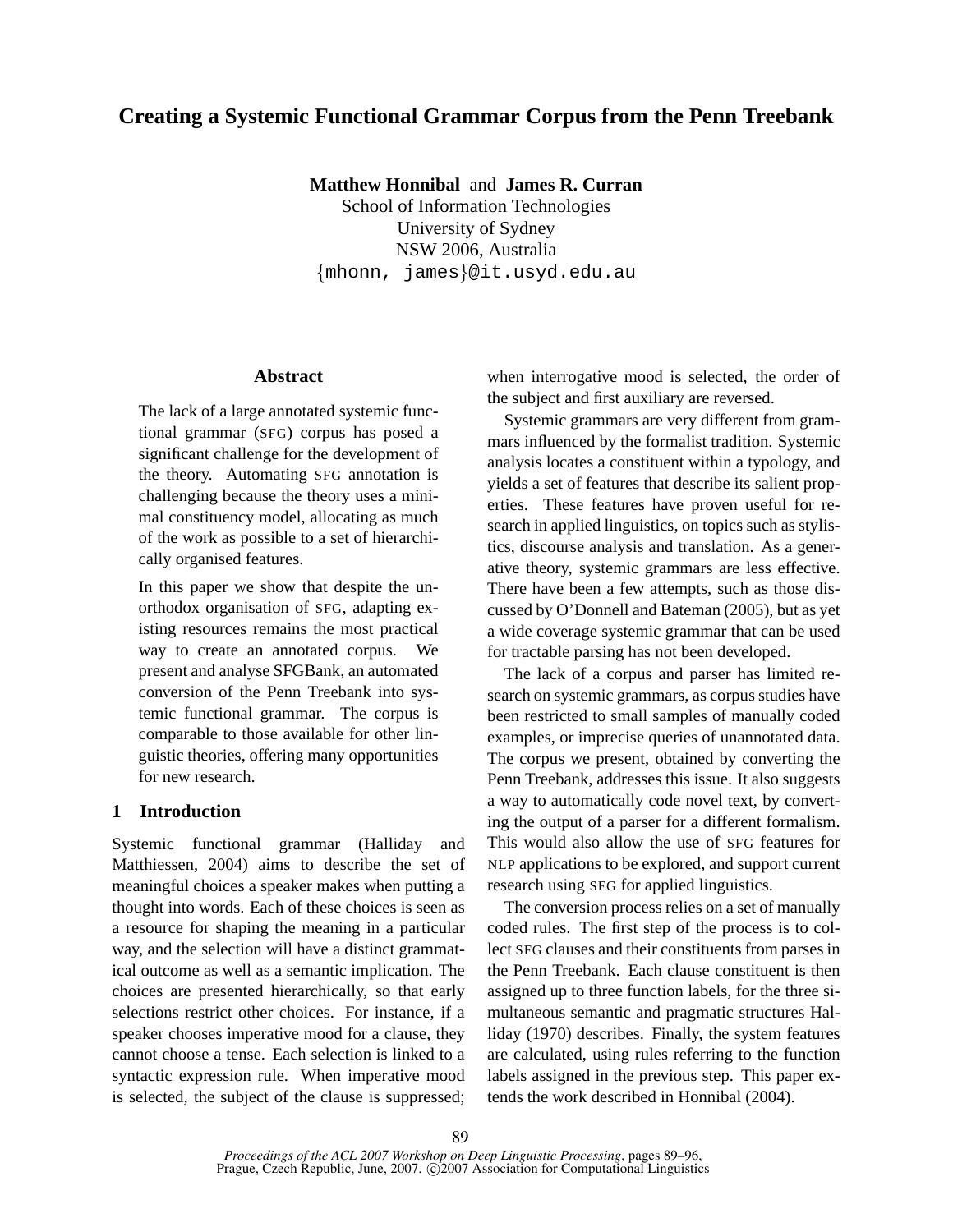## **2 Related Work**

Converting the Penn Treebank is the standard approach to creating a corpus annotated according to a specific linguistic theory. This has been the method used to create LTAG (Frank, 2001), LFG (Frank et al., 2003) and CCG (Hockenmaier and Steedman, 2005) corpora, among others. We employ a similar methodology, converting the corpus using manually specified rules.

Since the SFG annotation is semantically oriented, the work also bears some resemblance to Propbank (Palmer et al., 2005). However, Propbank is concerned with manually adding information to the Penn Treebank, rather than automatically reinterpreting the same information through the lens of a different linguistic theory.

We chose not to base our conversion on the Propbank annotation, as it does not currently cover the Brown or Switchboard sections of the Treebank. The wider variety of genres provided by these sections makes the corpus much more useful for SFG, since the theory devotes significant attention to pragmatic phenomena and stylistic variation.

## **3 Systemic Functional Grammar**

Generating a constituent using a systemic functional grammar involves traversing a decision-treelike structure referred to as a *system network*. The nodes of this tree are referred to as *systems*, and the options from the systems are referred to as *features*. At each system, the feature selected may add constraints on the type, number or order of the internal structure of the constituent. When the entire network has been traversed, the constraints are unified, and the required constituents generated.

In order to annotate a sentence according to a systemic functional grammar, we must specify the set of features encountered as the system network is traversed, and apply function labels to each constituent. The function labeling is required because the constraints are always specified according to the child constituents' function, rather than their form.

Constituents may have more than one function label, as SFG describes three *metafunctions*, following Halliday's (1969) argument that a clause is structured simultaneously as a communicative act, a piece of information, and a representation of reality. *Interpersonal* function labels are assigned to clause constituents in determining the clause's communicative status. The most important interpersonal functions are *Subject* and *Finite*, since the relative position of the constituents bearing these labels largely determines whether the clause will be a question, statement or command.

The *textual* structure of the clause includes the functions *Theme* and *Rheme*, following Halliday's (1970) theory of information structure.

Finally, the *experiential* function of a constituent is its semantic role, described in terms of a small set of labels that are only minimally sensitive to the semantics of the predicate.

### **4 Annotation Implemented**

We base our annotation on the clause network in the Nigel grammar (Mann and Matthiessen, 1983), as it is freely available and discussed at length in Matthiessen (1995). It is difficult to include annotation from the group and phrase networks, because of the flat bracketing of constituents in the Penn Treebank. The converted corpus has full coverage over all sections of the Penn Treebank 3 corpus.

We implement features from 41 systems from the clause network, out of a possible 62. The most prominent missing features relate to process type. The process type system classifies clauses as one of four broad semantic types: material, mental, verbal or relational, with subsequent systems making finer grained distinctions. This is mostly determined by the argument structure of the verb, but also depends on its lexical semantics. Process type assignment therefore suffers from word sense ambiguity, so we are unable to select from this system or others which depend on its result. Figure 1 gives an example of a clause with interpersonal, textual and experiential function labels applied to its constituents.

## **5 Creating the Corpus**

SFG specifies the structure of a clause from 'above', by setting constraints that are imposed by the set of features selected from the system network. These constraints describe the structure in terms of interpersonal, textual and experiential function labels. These functions then determine the boundaries of the clause, by specifying its constituents.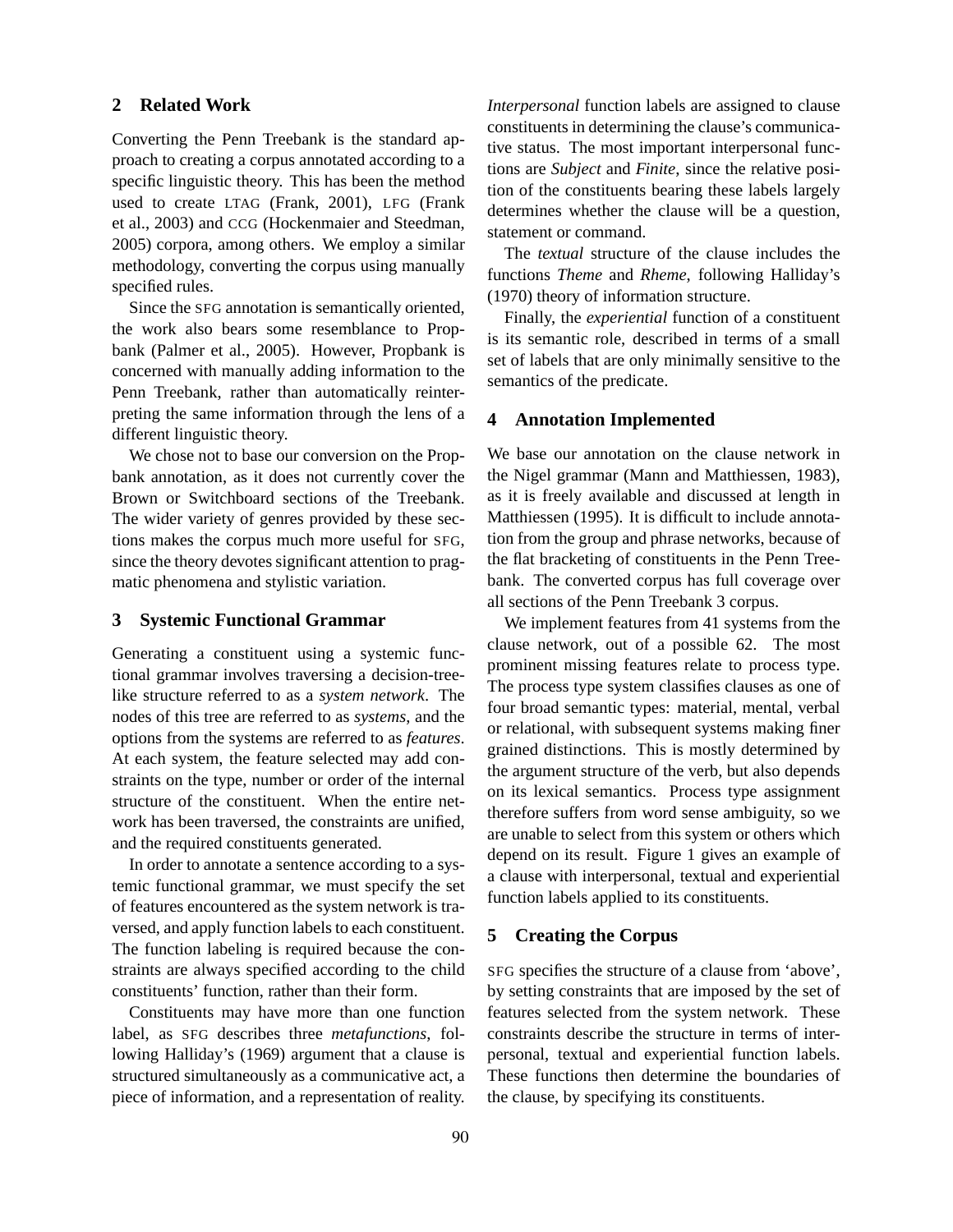| <b>Constituent</b> | <b>Interpersonal</b> | <b>Textual</b> | <b>Ideational</b> |
|--------------------|----------------------|----------------|-------------------|
| and                |                      | Txt. Theme     |                   |
| last year          | Adjunct              | Top. Theme     | Circumstance      |
| prices             | Subject              | Rheme          | Participant       |
| were               | Finite               | Rheme          |                   |
| quickly            | Adjunct              | Rheme          | Circumstance      |
| plummeting         | Predicator           | Rheme          | Process           |

Table 1: SFG function labels assigned to clause constituents.

```
preprocess(parse)
clauses = []
for word in parse.words():
  if isPredicate(word):
    constituents = getConstituents(word)
      clauses.append(constituents)
```
Figure 2: Conversion algorithm.

The Penn Treebank provides rich syntactic trees, specifying the structure of the sentence. We therefore proceed from 'below', using the Penn Treebank to find clauses and their constituents, then applying function labels to them, and using the function labels as the basis for rules to traverse the system network.

## **5.1 Finding Constituents**

In this stage, we search the Treebank parse for SFG clauses, and collect their constituents. Clauses are identified by searching for predicates that head them, and constituents are collecting by traversing upwards from the predicate, collecting the nodes' siblings until we hit an S node.

There are a few common constructions which present problems for one or both of these procedures. These exceptions are handled by preprocessing the Treebank tree, changing its structure to be compatible with the predicate and constituent extraction algorithms. Figure 2 describes the conversion process more formally.

#### **5.1.1 Finding predicates**

A predicate is the main verb in the clause. In the Treebank annotation, the predicate will be the word attached to the lowest node in a VP chain, because auxiliaries attach higher up. Figure 3 describes the function to decide whether a word is a predicate. Essentially, we want words that are the last word attached to a VP, that do not have a VP sibling.

Figure 1 marks the predicates and constituents in a Treebank parse. The predicates are underlined, and the constituents numbered to match the predicate.

```
if verb.parent.label == 'VP':
  for sibling in verb.parent.children:
    if sibling.isWord():
      if sibling.offset > verb.offset:
        return False
    if sibling.label == 'VP':
      return False
return True
```
Figure 3: Determining whether a word is a predicate.

```
node = predicate
constituents = [predicate]
while node.label not in clauseLabels:
  for sibling in node.parent.children:
    if sibling != node:
      constituents.append(sibling)
for sibling in node.parent.children:
  if sibling != node
  and sibling.label in conjOrWHLabels:
    constituents.append(sibling)
```
Figure 4: Finding constituents.

#### **5.1.2 Getting Constituents**

Once we have a predicate, we can traverse the tree around it to collect the constituents in the clause it heads. We do this by collecting its siblings and moving up the tree, collecting the 'uncle' nodes, until we hit the top of the clause. Figure 4 describes the process more formally. The final loop collects conjunctions and WH constituents that attach alongside the clause node, such as the 'which' in Figure 1.

#### **5.1.3 Pre-processing Ellipsis and Gapping**

Ellipsis and gapping involve two or more predicates sharing some constituents. When the sharing can be denoted using the tree structure, by placing the shared items above the point where the VPs fork, we refer to the construction as ellipsis. Figure 5 shows a sentence with a subject and an auxiliary shared between two predicates. 3.4% of predicates share at least one constituent with another clause via ellipsis. We pre-process ellipsis constructions by inserting an S node above each VP after the first, and adding traces for the shared constituents.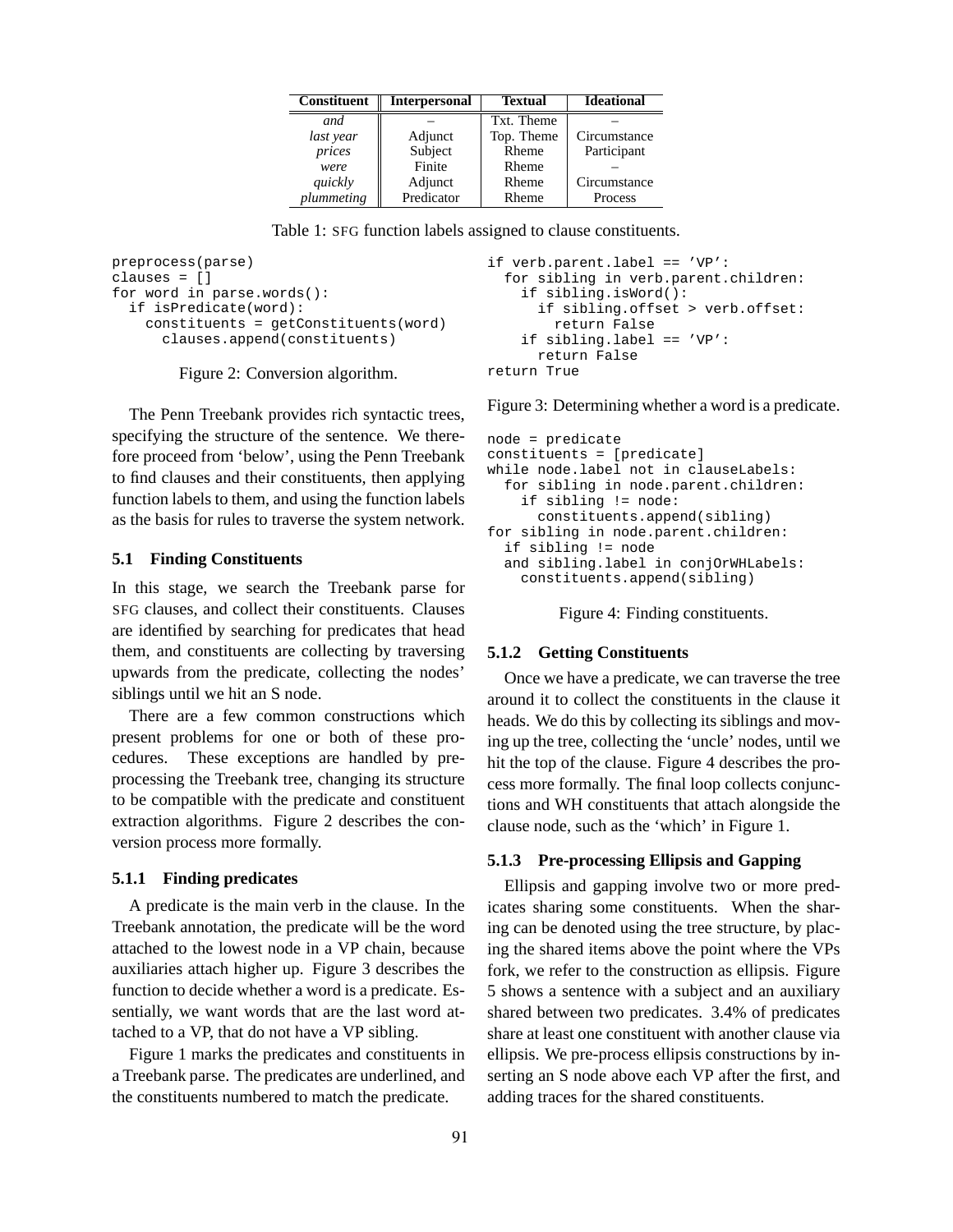

Figure 1: A parse tree with predicates underlined and constituents numbered.

In gapping constructions, the shared constituent is the predicate itself, and what differs between the two clauses are the arguments. The Treebank uses special trace rules to describe which arguments must be copied across to the gapped clause. We create traces to the shared constituents and add them to each gapped clause, so that the trace of the verb will be picked up as a predicate later on. Gapping is a very rare phenomenon – only 0.02% clauses have gapped predicates.

## **5.1.4 Pre-processing Semi-auxiliaries**

In Figure 6 the verb 'continue' will match our rules for predicate extraction, described in Section 5.1. SFG analyses this and other 'semi-auxiliaries' (Quirk et al., 1991) as a serial verb construction, rather than a matrix clause and a complement clause. Since we want to treat the finite verb as though it were an auxiliary, we pre-process these cases by simply deleting the S node, and attaching its children directly to the semi-auxiliary's VP.

Defining the semi-auxiliary constructions is not so simple, however. Quirk et al. note that some of these verbs are more like auxiliaries than others, and organise them into a rough gradient according to their formal properties. The problem is that there is not clear agreement in the SFG literature about where the line should be drawn. Matthiessen (1995) describes all non-finite sentential complements as serial-verb constructions. Martin et al. (1997) argue that verbs such as 'want' impose selectional restric-



Figure 6: Treebank representation of a sentence with a semi-auxiliary.

tions on the subject, and therefore should be treated as full verbs with a clause complement. Other compromises are possible as well.

Using Matthiessen's definition, we collect 5.3% fewer predicates than if we treated all semiauxiliaries as main verbs. If the complement clause has a different subject from the parent clause, when the two are merged the new verb will seem to have extra arguments. 58% of these mergings introduce an extra argument in this way. For example,

#### *Investors want the market to boom*

will be analysed as though *boom* has two arguments, *investors* and *market*. We prevent this from occurring by adding an extra condition for merging clauses, stating that the subject of the embedded clause should be a trace co-indexed with the subject of the parent clause.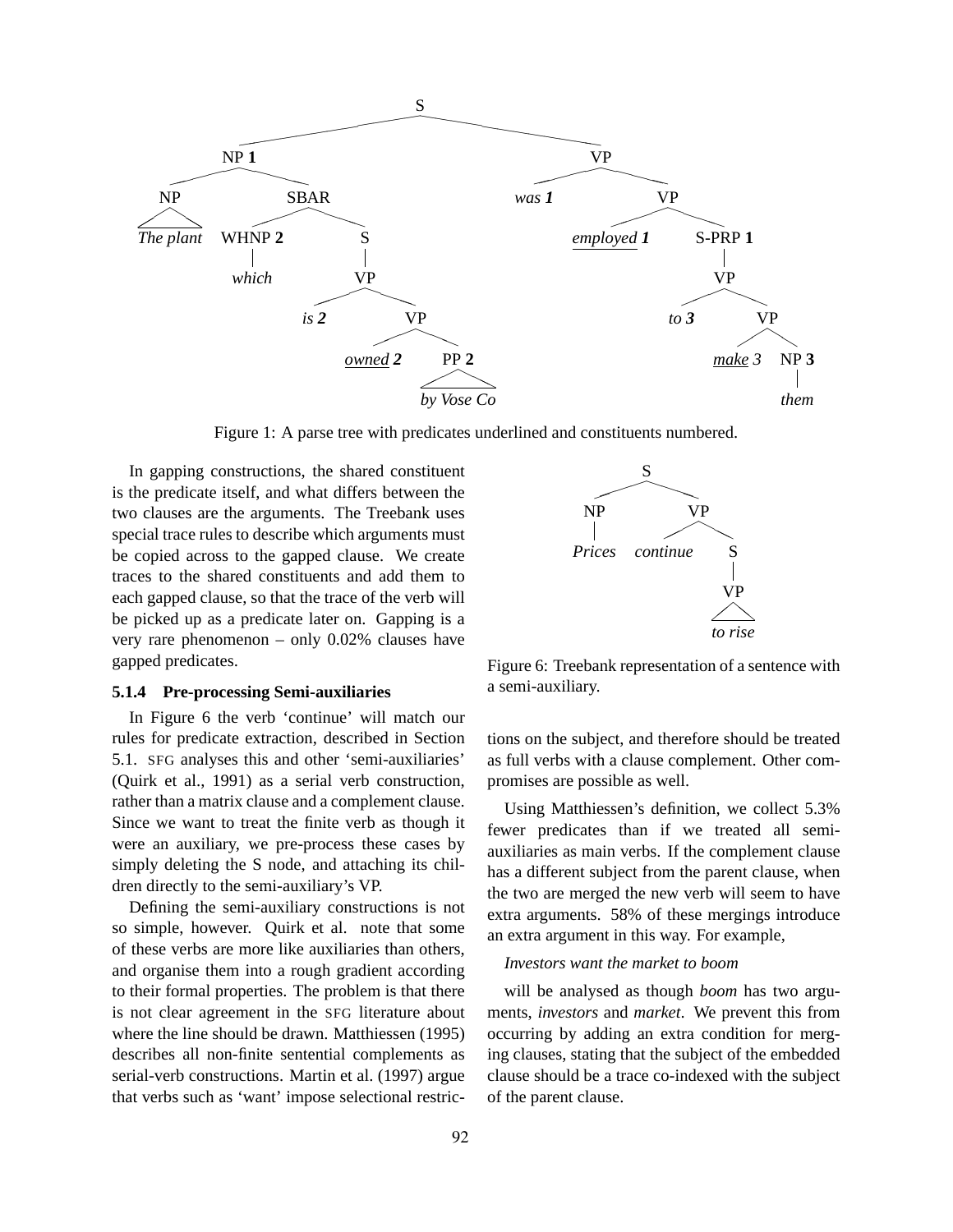

Figure 5: Treebank representation of ellipsis. Predicates are underlined, shared items are in bold.

## **5.2 Constituent functions**

As discussed above, we attach up to three function labels to each clause constituent, one for each *metafunction*. The rules to do this rely on the order of constituents and the function dash-tags in the Penn Treebank. Some experiential function rules also refer to interpersonal labels, and some textual function rules refer to experiential labels.

#### **5.2.1 Interpersonal Function Labels**

The possible interpersonal function labels we assign are *Subject*, *Complement*, *Adjunct*, *Finite*, and *Predicator*. The Finite and Predicator are the first tensed verb, and the predicate respectively. If there are no auxiliary verbs, Halliday and Matthiessen (2004) describes the predicate as functioning both as Finite and Predicator. Since this is the only case in which a constituent would receive multiple labels from a single metafunction, we instead assign the single label *Finite/Predicator*.

For NPs, Subjects, Complements and Adjuncts are distinguished using the Penn Treebank's dashtag function labels. SFG always assigns prepositional phrases the label Adjunct. All NP constituents that are not marked with an adverbial function tag in the Treebank are labeled *Complement*. Conjunctions are not assigned interpersonal functions.

## **5.2.2 Experiential Function Labels**

The experiential function labels we assign are *Participant*, *Process* and *Circumstance*. This is a simplification of the function labels described by Halliday and Matthiessen (2004), as Participants are usually subdivided into what other linguistic theories refer to as semantic roles. SFG has its own semantic role description, which relies on *process type* features. For instance, Participants in a *verbal* process like 'say' have the role options *Sayer*, *Target*, *Receiver* and *Verbiage*.

Distinguishing process types requires a word sense disambiguated corpus and a word sense sensitive process type lexicon. While there is a significant intersection between the Penn Treebank and the Semcor word sense disambiguated corpus, there is currently no suitable process type lexicon. Consequently, Participants have not been subtyped. The Process is simply the verb phrase, while the Subject and Complements are Participants.

#### **5.2.3 Textual Function labels**

The textual metafunction describes the information structure of the clause. Halliday's textual function labels are *Textual Theme*, *Interpersonal Theme*, *Topical Theme* and *Rheme*. Theme and Rheme are often referred to as Topic and Comment in other theories of information structure (Vallduvi, 1993). Theories also disagree about exactly where to draw the boundary between the two.

In Halliday's theory, the Rheme begins after the first full constituent with an experiential function label, and extends to the end of the clause. The first constituent with an experiential function is labeled Topical Theme. Constituents before it are labeled either Interpersonal Theme or Textual Theme. Auxiliaries and vocatives are labeled Interpersonal Theme, while conjunctions are labeled Textual Theme.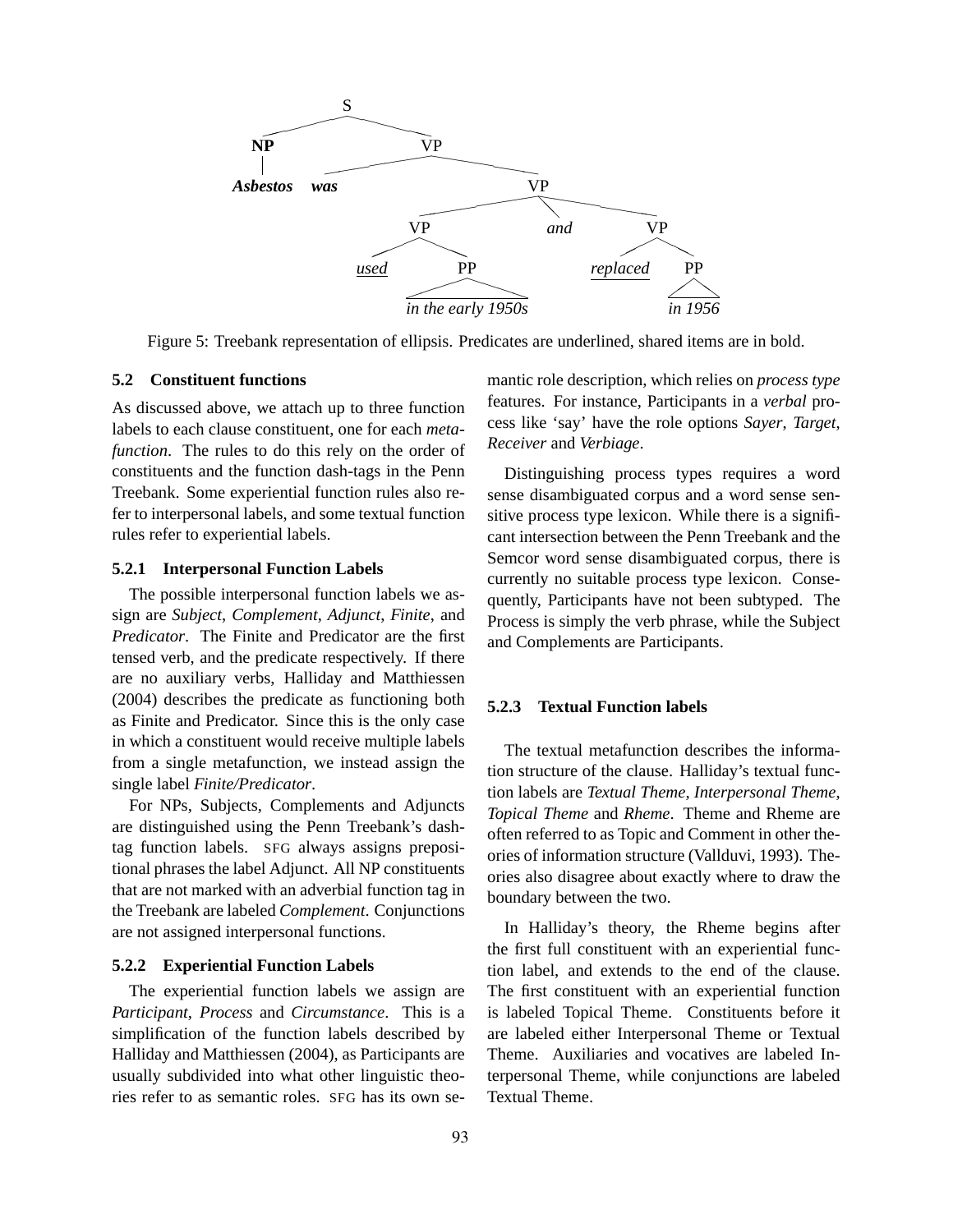| <b>System</b>         | Null % | <b>Feature 1</b>        | <b>Feature 2</b>     |
|-----------------------|--------|-------------------------|----------------------|
| clause class          | 0%     | major $(86%)$           | minor $(13%)$        |
| agency                | 13%    | effective (52%)         | middle $(34%)$       |
| conjunction           | 13%    | non-conjuncted (64%)    | conjuncted (21%)     |
| finiteness            | 13%    | finite $(67%)$          | non-finite $(19%)$   |
| polarity              | 13%    | positive $(81%)$        | negative $(4\%)$     |
| rank                  | 13%    | ranking $(66%)$         | shifted $(19%)$      |
| secondary/beta clause | 13%    | false $(58%)$           | true $(28%)$         |
| status                | 13%    | bound $(45%)$           | free $(41\%)$        |
| deicticity            | 32%    | temporal $(60\%)$       | modal $(7%)$         |
| person                | 32%    | non-interactant (54%)   | interactant (13%)    |
| theme selection       | 32%    | unmarked (58%)          | marked (9%)          |
| voice                 | 47%    | active $(45%)$          | passive $(6\%)$      |
| embed type            | 80%    | nominal qualifier (15%) | other qualifier (3%) |
| theme role            | 90%    | as adjunct $(7%)$       | as process $(1%)$    |
| passive agency        | 93%    | non-agentive (5%)       | agentive $(1%)$      |

Table 2: Selected systems and how often their features are selected.

## **5.3 System Selections**

As discussed above, the system features are organised into hierarchies, with every feature assuming a null value unless its system's entry condition is met. We therefore approach the system network much like a decision tree, using rules to control how the network is traversed.

The rules used to traverse the network cannot be explained here in full, as there are 41 such decision functions currently implemented. Table 2 lists a few of the systems we implement, along with how often their features are selected. Because the system network is organised hierarchically, a selection will not always be made from a given system, since the 'entry condition' may not be met. For instance, the feature agency=effective is an entry condition for the voice system, so if a clause is middle, no voice will be selected. The Null % column describes how often the entry condition of the clause is not met. Systems further down the heirarchy will obviously be relevant less often, as will systems which describe a finer grained distinction for an already rare feature.

The following sections describe the system network in terms of four general regions. The systems within each region largely sub-categorise each other, or relate to the same grammatical phenomenon.

## **5.4 Mood systems**

Assuming the clause is independent, the major mood options are declarative, interrogative and imperative. Deciding between these is quite simple: in interrogative clauses, the Subject occurs after the first auxiliary. Imperative clauses have no Subject.

There are a few more granular systems for interrogative clauses, recording whether the question is polar or WH. If the clause is WH interrogative, there are two further features recording whether the requested constituent functions as Subject, Adjunct or Complement. The values of these features are quite simple to calculate, by finding the WH element among the constituents and retrieving its interpersonal function.

If the clause is not imperative, there are systems recording the person (first, second or third) of the subject, and whether the first auxiliary is modal, present tense, past tense, or future tense. SFG describes three tenses in English, regarding 'will' and 'shall' auxiliaries as future tense markers, rather than modals.

If the clause is imperative, there is a further system recording whether the clause is the 'jussive' imperative with 'let's', an 'oblative' imperative with 'let me', or a second person imperative. If the imperative is second person, a further feature records whether the 'you' is explicit or implied.

There are also features recording the 'polarity' of the clause: whether it is positive or negative, and, if negative, whether the negative marker is full-formed or cliticised as -n't.

#### **5.5 Voice systems**

In the Nigel grammar, the first voice distinction drawn is not between active and passive, but between transitive and intransitive clauses. Intransitive clauses cannot be passivised, as there is no Complement to shift to Subject. It therefore makes sense to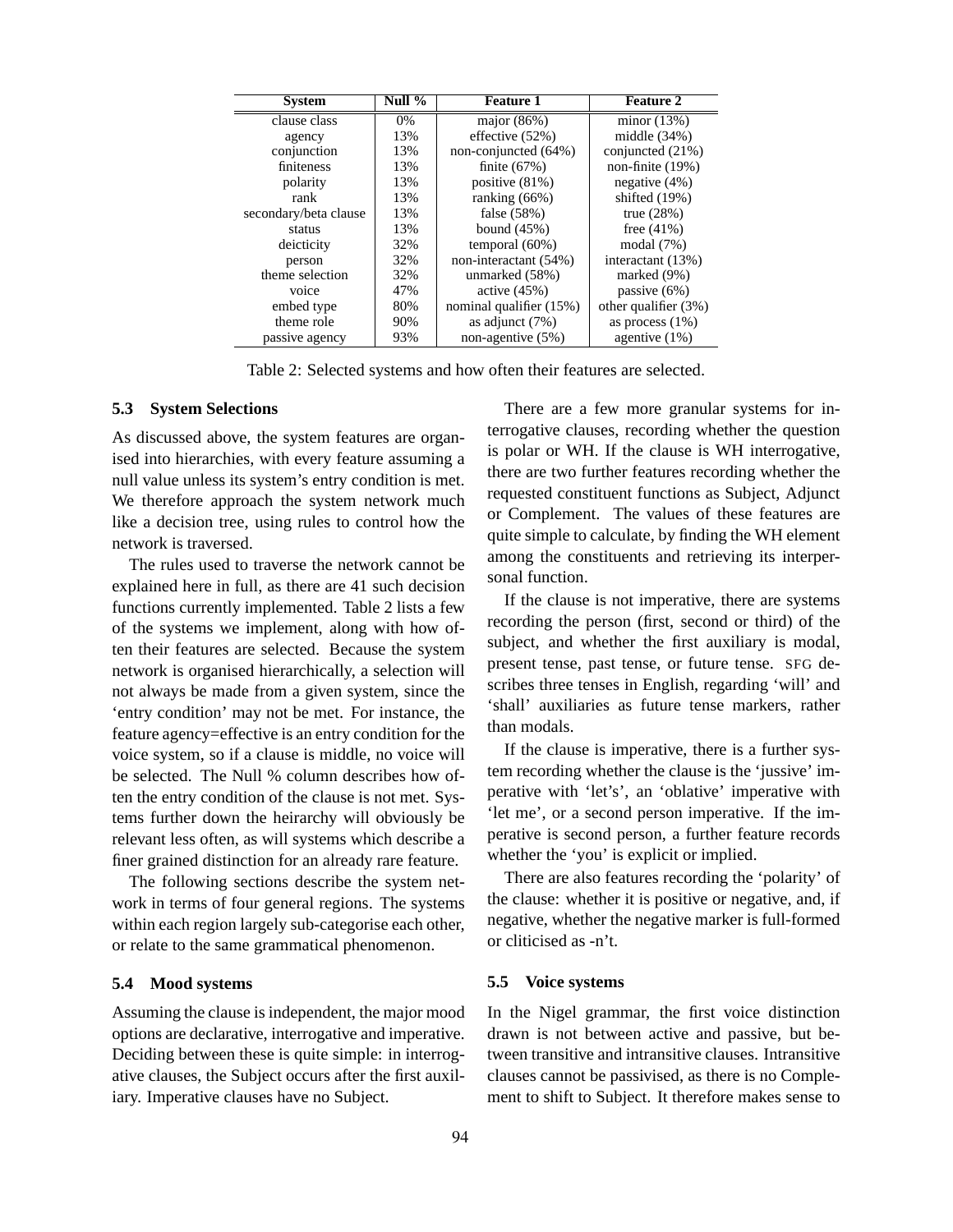carve these off first. If the clause is transitive, another system records whether it is active or passive. The rules to draw this distinction simply look at the verb phrase, checking whether the last auxiliary is a form of the verb 'be' and the lexical verb has a past participle part-of-speech tag. Finally, a further system records whether passive clauses have an agent introduced by 'by'.

## **5.6 Theme systems**

Theme systems record what occurs at the start of the clause. Typically in English, the first major constituent will be the logical subject, and hence also the Topical Theme. A system records whether this is or is not the case. If the clause is finite and the logical subject is not the Topical Theme, the clause is said to have a 'marked' theme. Verb phrase Topical Themes are considered unmarked if the clause is imperative. A further system records whether the Topical Theme is the logical object (as in passivisation), or whether it is a fronted Adjunct. Passive clauses may have a fronted Adjunct, so does not necessarily have a logical object as Topical Theme. There are two further systems recording whether the clause has a Textual Theme and/or an Interpersonal Theme.

## **5.7 Taxis systems**

Taxis systems record dependency relationships between clauses. There are two types of information: whether the attachment is made through coordination or subordination, and the semantic type of the attachment. Broadly, semantic type is between 'expansion' and 'projection', projection being reported (or quoted) speech or thought. A further system records the subtype of expansion clauses, which is quite a subtle distinction. Unfortunately Halliday chose thoroughly unhelpful terminology for this distinction: his subtypes of expansion are elaboration, enhancement and extension. Enhancing clauses are essentially adverbial, and are almost always subordinate. Extending clauses, by contrast, are approximately the 'and' relationship, and are almost always coordinate. Elaborating clauses qualify or further define the information in the clause they are attached to. Elaborating clauses can be either subordinate or coordinate. Subordinate elaborating clauses are non-defining relative clauses, while coordinate elaborating clauses are usually introduced by a conjunc-

95

tive adjunct, like 'particularly'.

## **6 Accuracy**

In order to evaluate the accuracy of the conversion process, we manually evaluated the constituency structure of a randomly selected sample of 200 clauses. The conversion heuristics were developed on section 00 of the Wall Street Journal and section 2 of Switchboard, while the evaluation sentences were sampled from the rest of the Penn Treebank.

We limited evaluation to the constituency conversion process, in order to examine more clauses. The function labels are calculated from the constituency conversion, while the system features are calculated from the function labels and other system features. Since the system network is like a decision tree, whether a feature is null-valued depends on prior feature decisions. These dependencies in the annotation mean that evaluating all of it involves some redundancy. We therefore evaluated the constituency structure, since it did not depend on any of the other annotation, and the conversion heuristics involved in calculating it were more complicated than those for the function labels and system features.

In the 200 clause sample, we found three clauses with faulty constituency structures. One of these was the result of a part-of-speech tag error in the Treebank. The other two errors were conjunctions that were incorrectly replicated in ellipsis clauses.

# **7 Conclusion**

The Penn Treebank was designed as a largely theory neutral corpus. In deciding on an annotation scheme, it emphasised the need to have its annotators work quickly and consistent, rather than fidelity to any particular linguistic theory (Marcus et al., 1994).

The fact that it has been successfully converted to so many other annotation schemes suggests that its annotation is indeed consistent and fine grained. It is therefore unsurprising that it is possible to convert it to SFG as well. Despite historically different concerns, SFG still fundamentally agrees with other theories about which constructions are syntactically distinct — it simply has an unorthodox strategy for representing that variation, delegating more work to